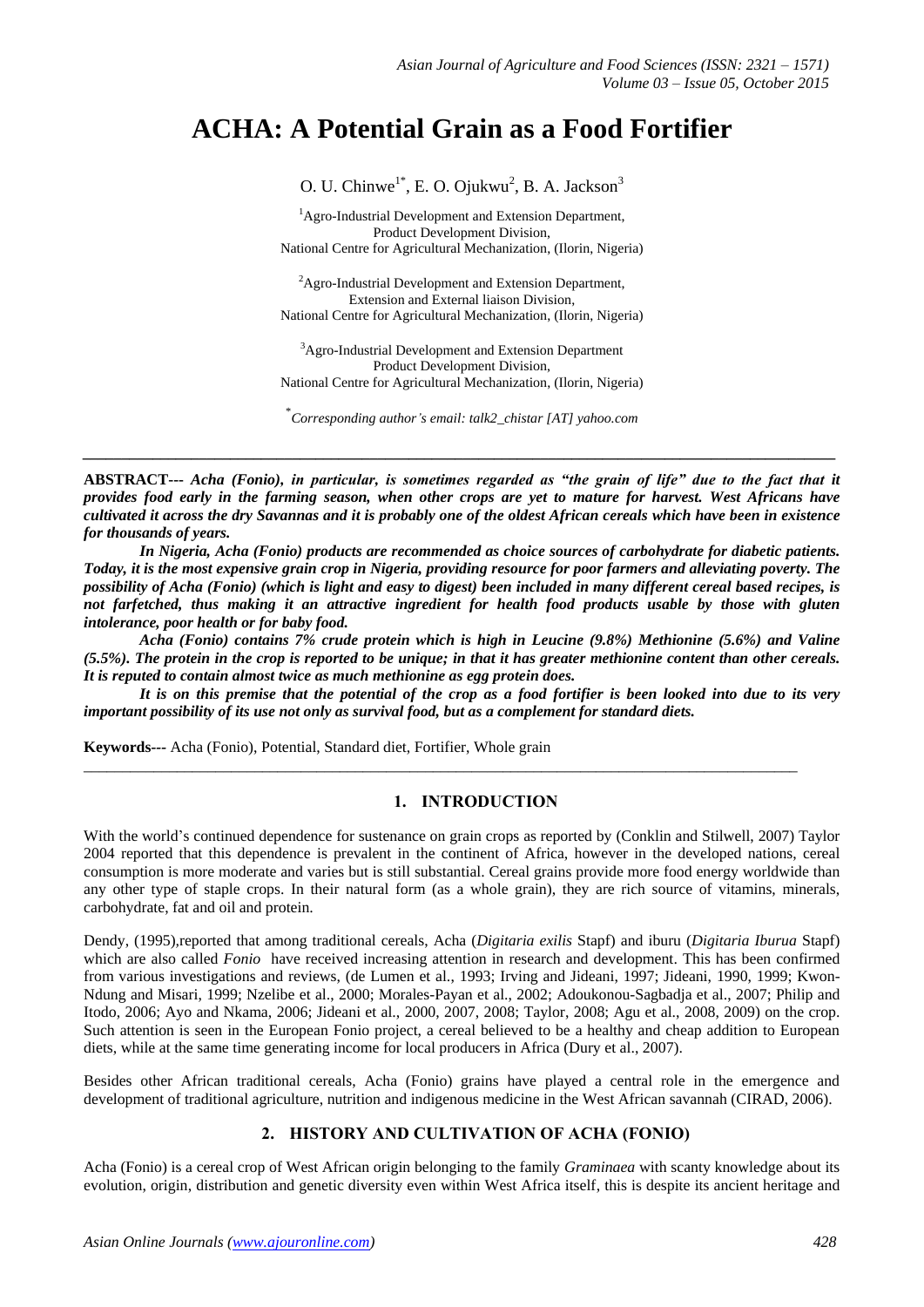widespread importance as reported by Gibon and Pain, (1985). The crop is grown in various parts of Nigeria, Sierra-Leone, Ghana, Guinea Bissau, Senegal, Togo, Mali, Benin Republic and Cote d'ivoire (Jideani, 1999, Gyang and Wuyep, 2005) goes by various names, such as *fundi*, *findi, acha* or "hungry rice".

According to Vietnameyer et. al. (1996), the crop has been so neglected that it is called the lost crop of Africa, having received but a fraction of the attention accorded to sorghum, pearl millet, and maize. It has received a mere trifle consideration of its importance in the rural economy and its potential for increasing the food supply. Investigations however, has shown that Acha is being gradually rediscovered and considered for improvement as cultivated species (Ibrahim 2001, Morales Payan, et al 2002) with more farmers now engaged in its production and considered for improvement as a cultivated species (Ibrahim, 2001; Morales-Payan et al., 2002).

Of the different varieties of Acha grown, the white Acha (*Digitaria exilis*) is more popular in Nigeria and is more widely grown while the black Acha (*Digitaria iburua*) is rarely cultivated. According to Chukwu and Abdul-kadir, (2008), Acha is probably one of the oldest African cereals which have been cultivated for thousands of years across the dry Savannas of West Africa.

Acha (Fonio) is a very hardy crop and grows well on poor soils, it can even produce seed on soils with Aluminium levels that are toxic to other crops and can be relied on in dry savannah lands, where rains are brief and unreliable. The tiny grains are gluten-free and rich in protein, and consumers outside Africa are beginning to recognize its flavour and nutritional qualities (National Research Council, 1996). Acha (Fonio), is sometimes regarded as the "grain of life" as it provides food early in the farming season, when other crops are yet to mature for harvest (Ibrahim, 2001).

Among the native crop of Africa, it is selected as target for biotechnology because of its exceptional culinary and nutritional properties while in Nigeria, fonio products are currently recommended as choice of carbohydrate for diabetic patients. Today, it is the most expensive grain crop in Nigeria, providing resource for poor farmer and alleviating poverty. The grain when cooked is light and easy to digest and can be included in many different cereal based recipes, making it an attractive ingredient for health food products for those with gluten intolerance, poor health or for baby food (National Research Council, 1996).

# **3. STRUCTURE OF ACHA GRAIN**

Acha (Fonio) grains are extraordinarily tiny with 1,000 grains weighing 0.6 -0.7g. The grain is surrounded by an outer protective covering or the husk (glume) which makes up to 24% of the total weight of the grain, measuring between 1.6 and 1.8 mm long and approximately 0.8 mm wide.

The external structure of caryopsis, is composed of pericarp and a layer of aleurone cells which are the first endosperm tissues. The endosperm of the Acha grains contain the aleurone layer and the starchy endosperm. The bulkiest portion of Acha (Fonio) grains, as in most cereals, is the endosperm which was discovered to measure between 2 and 13μm and an important reserve tissue.



**Figure 1.** Picture of Fonio Grains with the paddy **Figure 2.** Greatly enlarged Picture of Fonio grains **Figure 3.** Picture of dehusked Fonio grains.

## **4. COMPOSITION OF ACHA (FONIO)**

Investigation carried out on the Acha grain reveals that the Acha grain contains 6.5% crude protein which is reported by Temple and Bassa, (1991) where it was further stated that the protein in Acha is high in leucine (9.8%) Metheionine (5.6%) and Valine (5.5%).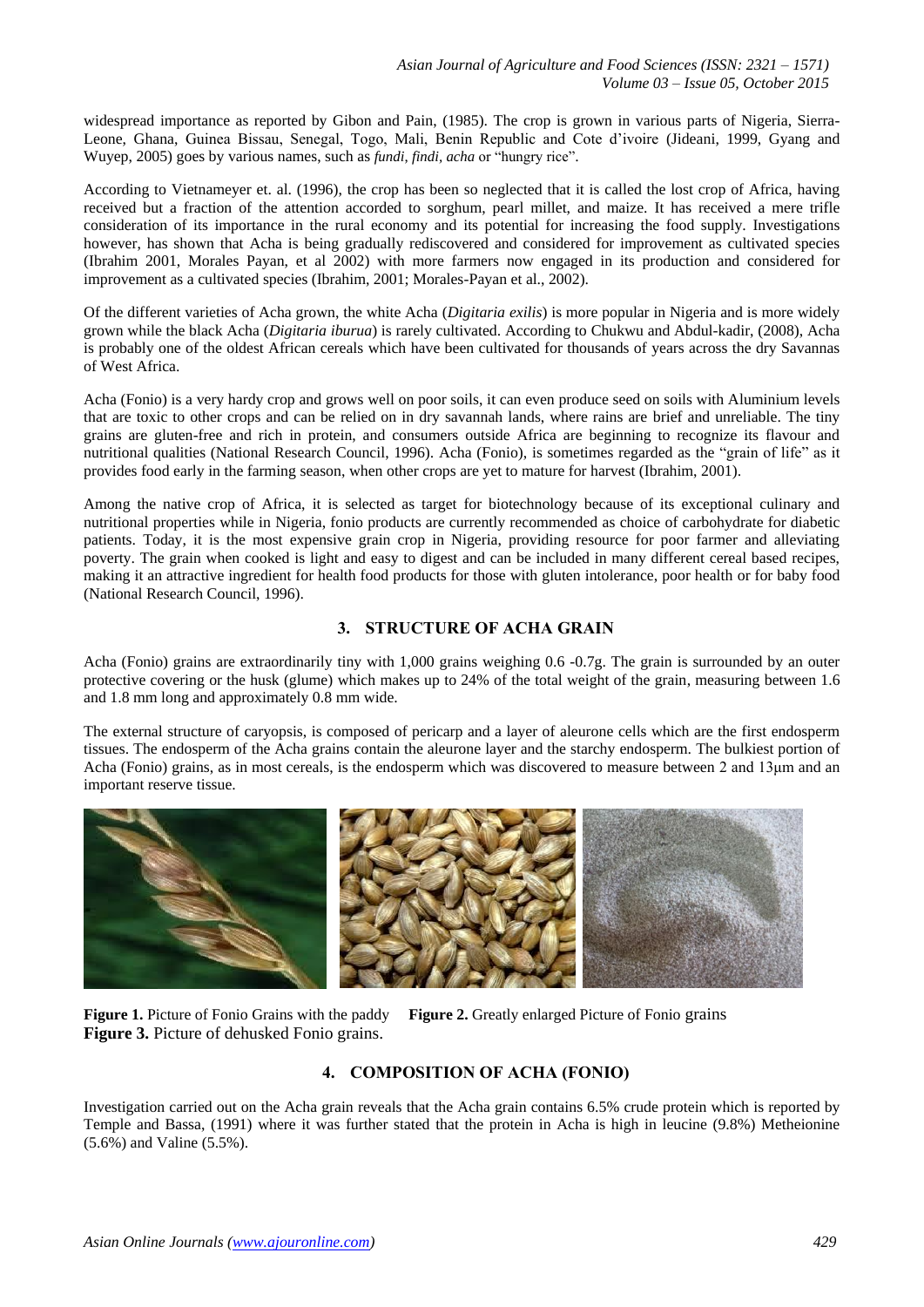According to Jideani and Akingbala, (1993). the leucine and methionine found in Acha is greater than that found in other cereals it was also reported to contain almost twice as much methionine as egg protein does (Temple and Bassa, 1991). This inplies that Acha is a very good source of protein.

The minerals present in Acha are; Zinc, Manganese, Magnesium and Potassium which are reported to help to build tissues, regulate body fluids or assist in various body functions (Joshi, 2007). Vitamins present in Acha are Thiamin (Vit.  $B_1$ ), Riboflavin (Vit.  $B_2$ ), Calcuim and Phosphorus, these are essential to normal metabolism; insufficient amounts in the diet may cause deficiency diseases. Fiber, especially those found in Acha, are helpful in the treatment and prevention of constipation, hemorrhoids and diverticulosis.

According to Anderson et al., (2009) the high fiber content of Acha may be useful for people who wish to lose weight as the fiber itself has no calories, yet provides a "full" feeling because of its water-absorbing ability in addition to the fact that it may help reduce the risk of some cancers, especially colon cancer. This idea is based on the information that insoluble fiber increases the rate at which wastes are removed from the body.

A 100 g of Acha (Fonio) grains contains essential Amino acids; Cystine 2.5, Food energy (Kc) 367, Isoleucine 4.0, Protein (g) 9.0, Leucine 10.5, Carbohydrate (g) 75, Lysine 2.5, Fat (g) 1.8, Methionine 4.5, Fiber (g) 3.3, Phenylalanine 5.7, Ash (g) 3.4, Threonine (mg) 3.7, Thiamin (mg) 0.47, Tryptophan (mg) 1.6, Riboflavin (mg) 0.10, Tyrosine (mg) 3.5, Niacin (mg) 1.9, Valine (mg) 5.5, Calcium (mg) 44, Iron (mg) 8.5 and Phosphorus (mg) 177. In gross nutritional composition, fonio differs little from wheat. In one white fonio sample, the husked grain contained 8 percent protein and 1 percent fat. In a sample of black fonio, a protein content of 11.8 percent was recorded. The difference lies in the amino acids it contains. Thus, fonio has important potential not only as survival food, but as a complement for standard diets (National Research Council, 1996).

| <b>Main</b>        |      | <b>Essential</b>   |      |
|--------------------|------|--------------------|------|
| <b>Components</b>  |      | <b>Amino Acids</b> |      |
| Moisture           | 10   | Cystine            | 2.5  |
| Food energy (Kc)   | 367  | Isoleucine         | 4.0  |
| Protein $(g)$      | 9.0  | Leucine            | 10.5 |
| Carbohydrate $(g)$ | 75   | Lysine             | 2.5  |
| Fat $(g)$          | 1.8  | Methionine         | 4.5  |
| Fiber $(g)$        | 3.3  | Phenylalanine      | 5.7  |
| Ash $(g)$          | 3.4  | Threonine          | 3.7  |
| Thiamin (mg)       | 0.47 | Tryptophan         | 1.6  |
| Riboflavin (mg)    | 0.10 | Tyrosine           | 3.5  |
| Niacin $(mg)$      | 1.9  | Valine             | 5.5  |
| Calcium (mg)       | 44   |                    |      |
| Iron $(mg)$        | 8.5  |                    |      |
| Phosphorus (mg)    | 177  |                    |      |

| Table 1. Proximate Composition of Acha (Fonio) |  |  |  |
|------------------------------------------------|--|--|--|
|                                                |  |  |  |



**Figure 4.** Proximate composition of some Cereals (Source [The National Academies | 500 Fifth St. N.W. | Washington, D.C. 2001])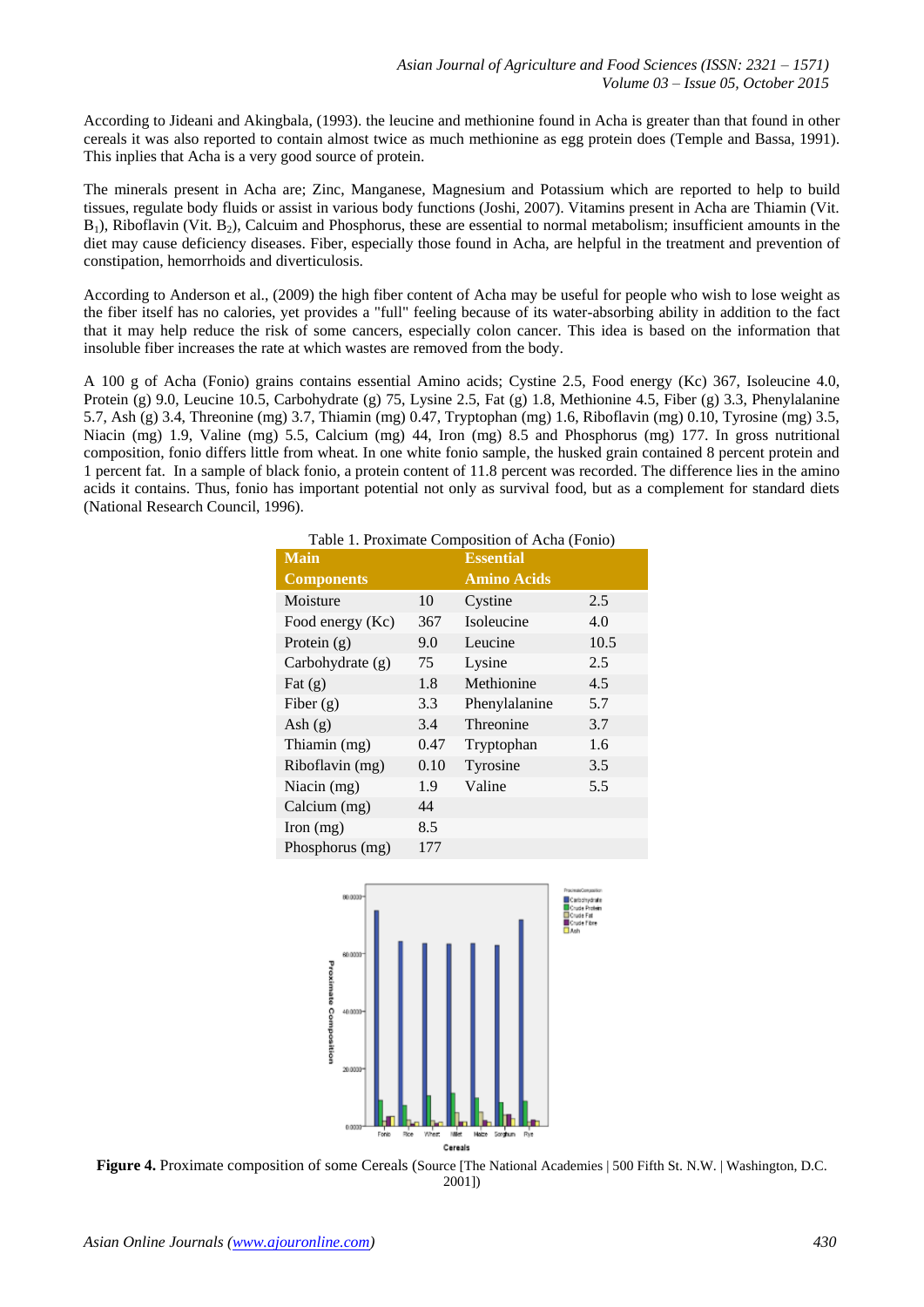# **5. USES OF ACHA**

Acha grain is consumed and used in a variety of ways. The list of the usage of Acha (Fonio) for human and industrial usage is unending. In West Africa Acha (Fonio) is considered to be the tastiest of all cereals. Serving fonio as a dish at festivals or important ceremonies is always a good choice because of its fine and delicate taste. As a popular proverb says "Fonio never embarrasses the cook". Fonio is also known for its nutritional properties. It can also be used in the Beverage industry and for livestock feeding.

*As a Delicacy*: Acha can be made into a numbers of dishes such as porridge and couscous. It is cooked in various forms with fish, meat, legumes or vegetables. In West Africa, it is mainly grown and cooked by women, as a special food for treats at weddings, and other ceremonies.

*As a Baking flour***:** It is mixed with other flours to make bread and other pastries thus serving as a fortifier for these patries. The grains could be used for cookies, crackers, and popcorn. Whole meal Acha and iburu flours can be used in the preparation of a number of biscuits and snacks that could be useful for individuals with gluten intolerance (Ayo and Nkama, [2003\)](http://www.ncbi.nlm.nih.gov/pmc/articles/PMC3551164/#CR12).

*As a Weaning Food:* Whole Acha grains are used for quick cooking non-conventional food products. It can be used as weaning food and it is recommended for diabetic patients by doctors (Jideani, 1990) because of its low bulk density.

*Used for Brewing***:** It is used as a brewer's grain for beer brewing. Acha grains can be ground into flour and used to prepare local beverages. Northern Togo, the Lambas brew a famous beer (*tchapalo*) from white fonio.

*As a Primary Cereal***:** It can be used as breakfast cereal. It is one of the primary cereals in Sudan and Ethiopia. Fonio is light and easy to digest and can be included in many different cereal based recipes, making it an attractive ingredient for health food products for those with gluten intolerance, in poor health or for baby food (National Research Council, 1996).

*As Animal feed:* The grains are used to prepare food for domestic animals. Fonio grain is digested efficiently by cattle, sheep, goats, donkeys, and other ruminant livestock. It is a valuable feed for monogastric animals, notably pigs and poultry, because of its high methionine content (Adoukonou-Sagbadja, 2010). The straw and chaff are also fed to animals. Acha and iburu have great potential in their use as ingredients in product formulation because they contain vitamins, minerals and fibre.

*As a Traditional Cousine***:** In the Hausa region of Nigeria and Benin Republic, people prepare a couscous (*wusu-wusu*) out of both types of fonio. In southern Togo, the Akposso and Akebou people prepare fonio with beans in a dish that is reserved for special occasions. The tiny grains are gluten-free and rich in protein.

*As a Multipurpose Crop***:** The husk is a source of domestic fuel for cooking. The straw is commonly chopped and mixed with clay for building houses or walls. It is also burned to provide heat for cooking or ash for potash.

# **6. POTENTIAL OF ACHA (FONIO) AS A FOOD FORTIFIER**

Fortification is the process of adding micronutrients (essential trace elements and vitamins) to food so as to eliminate its deficiency. Food fortification as defined by the World Health Organization (WHO) and the Food and Agricultural Organization of the United Nations (FAO), refers to "the practice of deliberately increasing the content of an essential micronutrient, ie. vitamins and minerals (including trace elements) in a food irrespective of whether the nutrients were originally in the food before processing or not, so as to improve the nutritional quality of the food supply and to provide a public health benefit with minimal risk to health. (WHO, and FAO, 2006).

The potential of the Acha (Fonio) grain to serve as a food fortifier and diet cannot be over emphasized judging by its composition. From literature and survey conducted in the Northern part of Nigeria (Kano) it was discovered that Acha grains are mostly consumed whole, perhaps because of their small size (Jideani and Akingbala, [1993\)](http://www.ncbi.nlm.nih.gov/pmc/articles/PMC3551164/#CR42). There is now sufficient evidence showing that higher whole grain diets (such as obtained if Acha (Fonio)) compared with refined grain diets are beneficial for several health purposes (Jones[, 2009\)](http://www.ncbi.nlm.nih.gov/pmc/articles/PMC3551164/#CR52).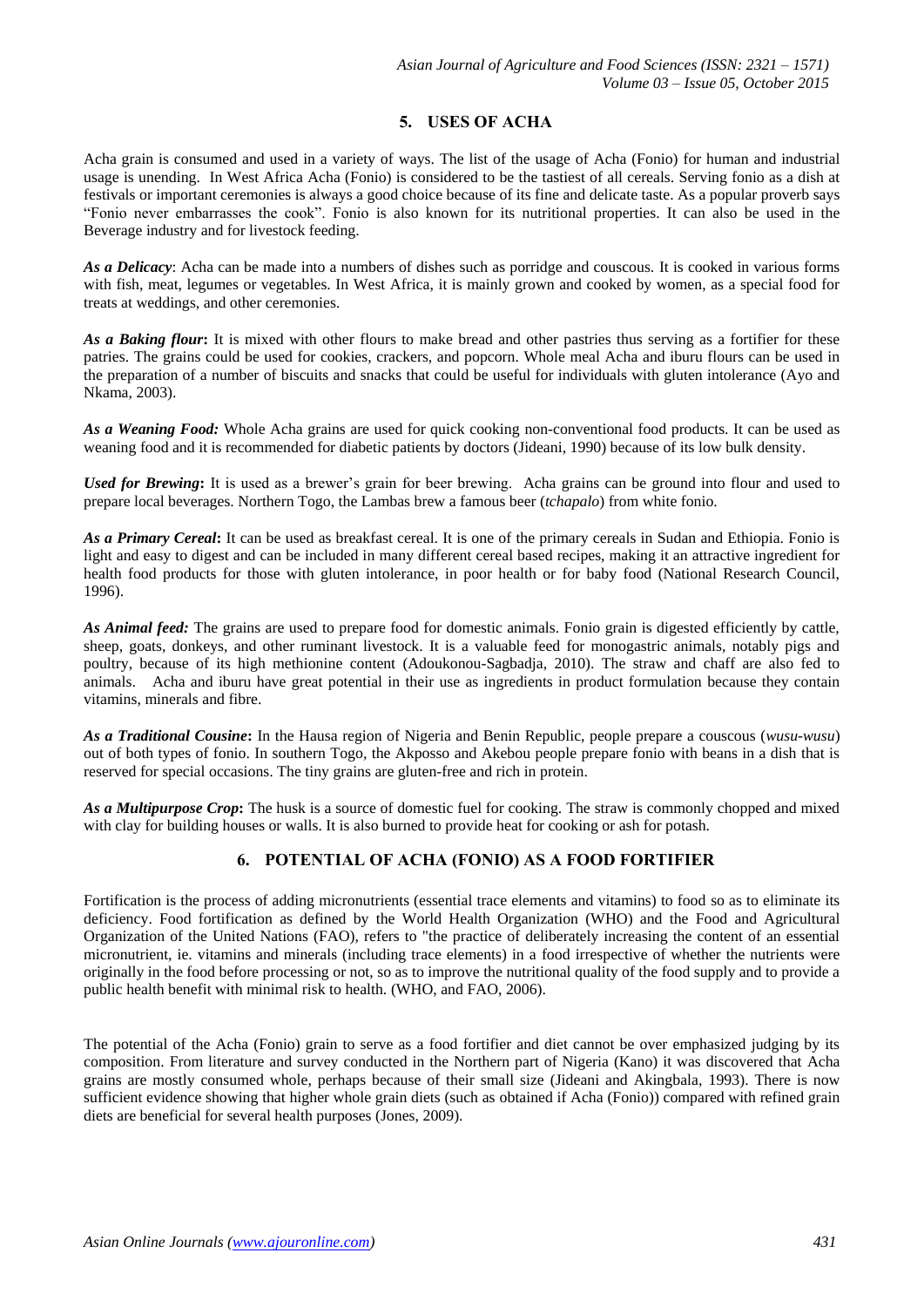Consumption of the grain as whole grain makes it an excellent source of dietary fibre and associated benefits include cholesterol lowering, and cancer-risk-reduction potential. (Kasarda, [2001;](http://www.ncbi.nlm.nih.gov/pmc/articles/PMC3551164/#CR57) Kahlon, [2009\)](http://www.ncbi.nlm.nih.gov/pmc/articles/PMC3551164/#CR55). This is as a result of its composition and nutritional value.

#### **6.1. Supply of Amino Acids**

Acha (Fonio) is one of the most nutritious of all grains. It is so rich in Amino acids, particularly Methionine, Cystine and Phenylalanine (EFRT, 2000) which the body cannot synthesize on its own. These are essential amino acids, which the body needs for health but cannot synthesize. Cystine is a major constituent of the proteins that make up hair, nails and skin, and is involved in major detoxification processes in the body. The body needs Phenylalanine to create various brain chemicals and thyroid hormones as well as tyrosine (another amino acid that it uses to make proteins).

Investigations and research have shown that the methionine level in Acha (fonio) is twice that found in egg protein **(**Adoukonou, 2010). This makes fonio a complement standard diet. It supplies sulfur and other compounds required by the body for normal metabolism and growth. These amino acids are reportedly deficient in other major cereals such as wheat, rice, barley and rye (CIRAD, 2000). The high content of these sulphur amino acids make Acha (fonio) an excellent nutritional complement to legumes as most legumes are low in methionine (but high in lysine, which is lacking in cereal grains).



#### **Figure 5. Amino acid content in cereals**

Source: [The National Academies | 500 Fifth St. N.W. | Washington, D.C. 2001]

#### **6.2. Low Glycemic Index**

In Nigeria, Fonio sellers identify diabetic patients as their major customers and it is also reported that doctors are recommending fonio to diabetic patients because it is more appropriate for them. This is due to the low Glycemic Index (GI) of Acha, compared to sorghum, maize & white rice which have intermediary GIs, and sorghum paste & corn paste which had elevated GIs.

The Glycemic Index of a food is the rate at which sugar is released from that food into the blood. The lower the number, the slower the process. Hence choosing low GI foods like Fonio is important for those with diabetes because these foods could be of great help, and they can also reduce the risk of heart disease. It is also important for those with high sugar level.

Low GI means a smaller rise in blood sugar which will help control established diabetes condition, it is also shown that diets with low GI can help people lose weight and lower blood lipids and can improve the body's sensitivity to insulin.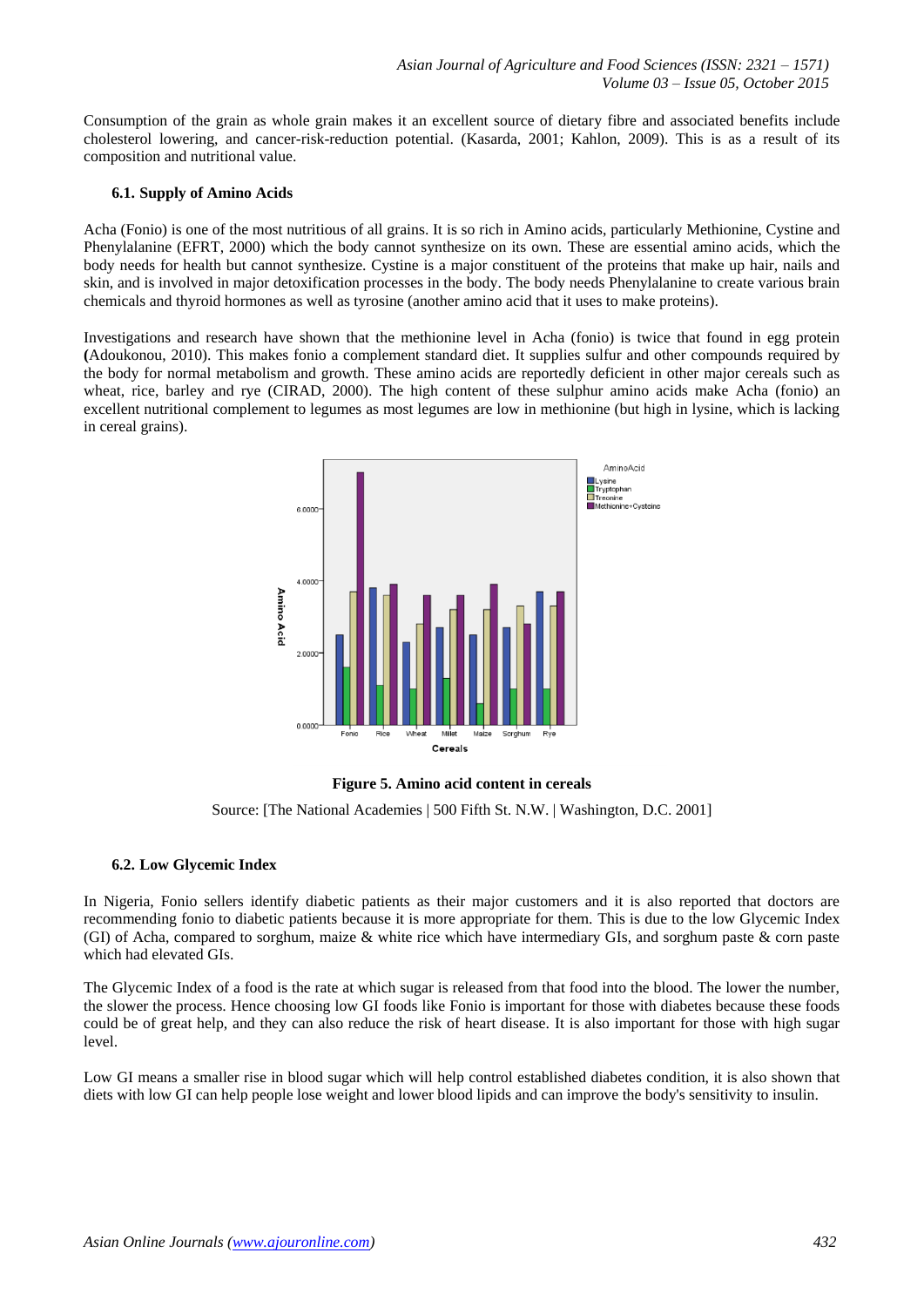

**Figure 6. Glycemic index of Fonio and other cereals.** Source – [USDA/Institute of Food Science Technology Dakar]

#### **6.3. Minerals and Iron**

According to the National Academy Press, (1996), Fonio is richer in Magnesium, Zinc, and Manganese than other cereals. It is also significantly richer in Thiamine (Vitamin  $B_1$ ), Riboflavin (Vitamin  $B_2$ ), Calcium and Phosphorous than white rice

The Laboratory of Food Technology and Animal Nutrition in Mali indicate that Phosphorous and Potassium are major minerals in Fonio grains. Phosphorous is found mainly in bones and is a constituent of many vital compounds in the body, including ATP, DNA, and Phospholipids. Potassium is crucial to heart function and plays a key role in skeletal and smooth muscle contraction, making it important for normal digestive function. Fonio also appears to have appreciable amounts of Iron and when compared to white rice, is significantly richer in this essential mineral. Studies had showed that fonio that had been cleaned, steam cooked and drums dried contained 10.74mg iron/100g when compared to brown rice in a separate study, contained  $1.1 \pm 0.1$ mg/100g appreciably less than A.



**Figure 7. Mineral Content in Cereals** Source [The National Academies | 500 Fifth St. N.W. | Washington, D.C. 2001]

## **7. CONCLUSION**

Acha (Fonio), remains vital to the food security of millions of Africa Farmers who use it in several ways. While most countries in Africa still import substantial amount of wheat and wheat end products causing a serious implication on their already weak economy due to the high importation rate, there is the need for concerted effort to develop the Acha (Fonio) grains propagation, cultivation and harvest due to the fact that it can perform almost same function as Wheat grains. Reports show that these grains, based on the functionality of the Proteins, Amino acid and Vitamin content can be used to create a number of value added food through fortification of the foods with Acha (Fonio). These attributes of Acha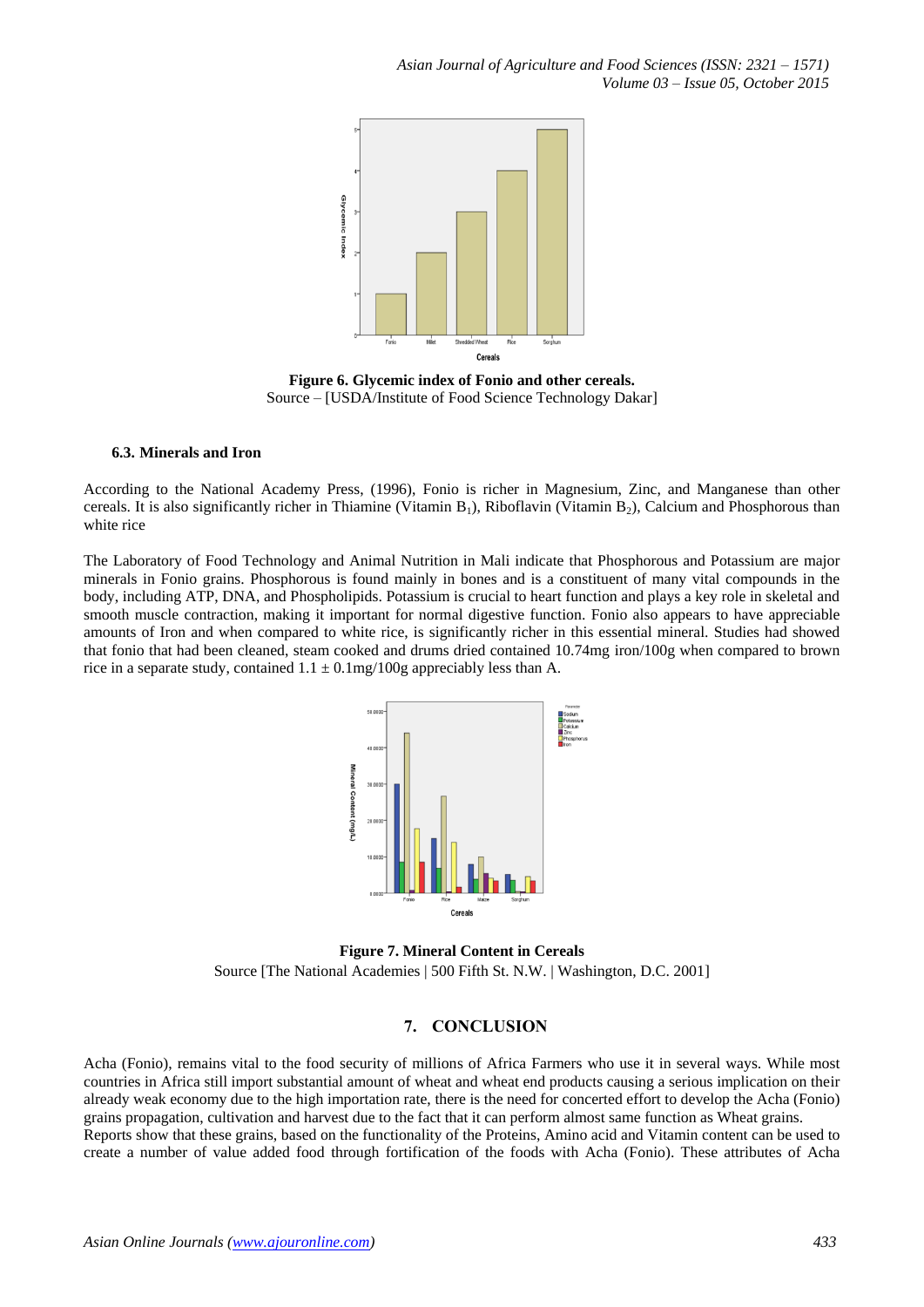(Fonio) shows its uniqueness and potential in contributing significantly to whole grain diets in Africa and undoubtedly, it's proper utilization would lead to improvement in economic status of the producers in Africa and the continent at large. Research and development on Acha grains is experiencing renewed interest in Africa and the rest of the world, particularly for its flavour and exceptional nutritional qualities, providing resource for poor farmer, alleviating poverty, fighting malnutrition and ensuring food security for the economy revival of Africa. The fortification of nutritional deficient food with fonio will go a long way in ensuring public health.

## **8. REFERENCES**

- Adoukonou-Sagbadja H., *Genetic Characterization of Traditional Fonio millets (Digitaria exilis, D. iburua STAPF) Landraces from West-Africa: Implications for Conservation and Breeding. Thesis. Institute of Crop Science and Plant Breeding I*. Justus-Liebig University Giessen, Germany, 119. (2010) *International Research Journal of Biological Sciences* ISSN 2278-3202 Vol. 2(1), 73-79, January (2013) *Int. Res. J. Biological Sci.* International Science Congress Association
- Adoukonou-Sagbadja H., Schubert V., Dansi A., Jovtchev G., Meister A., Pistrick K., Akpagana K. and Friedt W. *Flow cytometric analysis reveals different nuclear DNA contents in cultivated fonio (Digitaria spp.) and some wild relatives, Plant Syst. Evol.,* 267, 163-176 (2007)
- Agu HO, Jideani IA, Yusuf IZ. *Storage stability of improved* dambu *produced from different cereal grains*. Nutr Food Sci. 2008;38:458–472.
- Anderson,J,PerrymanS,YoungL.andPriorS.(2009).*DietaryFiber*.http://www.ext.costate.edu/pub/foodnut/09333. pgf.Accessed on 09-09-2009.
- Ayo JA, Nkama I. *Effect of acha (*Digitaria exilis *Staph) grain flours on the physical and sensory quality of biscuit*. Nutr Food Sci. 2003;33:125–130.
- Ayo JA, Nkama I. *Acha (*Digitaria exilis*) in West Africa. Int J Food Agric.* 2006;1:129–144.
- Chukwu O. and Abdul-kadir A.J. *Proximate Chemical Composition of Acha* (*Digitaria exilis* and *Digitaria iburua*) Grains, *Journal of Food Technology* 6, 214-216 (2008)
- CIRAD: *http://fonio.cirad.fr/en/the\_grain/biochemical\_composition*
- [www.underutilizedspecies.org/Documents/PUBLICATIONS/fonio\\_rapport\\_final\\_GTZ\\_project1.pdf](http://www.underutilizedspecies.org/Documents/PUBLICATIONS/fonio_rapport_final_GTZ_project1.pdf)
- Conklin AR, Stilwell T. *Grain crops. In:World food: production and use.* USA: Wiley; 2007. pp. 77–127.
- De Lumen BO, Thompson S, Odegard JW. *Sulphur amino acid-rich proteins in acha (*Digitaria exilis*), a promising underutilized African cereal*. J Agric Food Chem. 1993;41: 1045–1047.(1993)
- Dendy DAV. *Sorghum and millets: chemistry and technology.* St. Paul: American Association of Cereal Chemists; 1995.
- Dury S, Meuriot V, Fliedel G, Blancher BGF, Drame D, Bricas N, Dialite L, Cruz JF (2007) *The retail market prices of fonio reveal the demand for quality characteristics in Bamako, Mali*. In: Communication at 106th seminar of the Europian Association of Agricultural Economists. "Pro-poor development in low income countries: food, agriculture, trade, and environment". Montpellier, France.
- European Food Research and Technology Volume 211, Number 2/July, 2000. Publisher Springer Berlin/ Heidelberg Edited F.R. Ruskin p.64.
- Gibon, D. and A. Pain. 1985. *Crops of the Dryer Regions of the Tropic*. Longman Group, UK Ltd.
- Gyang, J.D. and Wuyep, E.O. (2005). Acha: *The grain of life.* A bi-annual publication of the Raw Material Research and Development Council, 6 (1): 39-41
- Ibrahim, A. (2001). Hungry Rice (Fonio): *A neglected cereal crop*. NAQAS Newsletter Vol 1 No. 4: 4-5.
- Irving D.W., and Jideani I.A., *Microstructure and composition of Digitaria exilis Stapf (acha): a potential crop*, *Cereal Chem.,* 74(3), 224-228. (1997)
- Jideani I.A. *Acha, Digitaria exilis, the neglected cereal*, *Agric. Int.* 42, 132-134 (1990)
- Jideani I.A. and Akingbala J.O. *Some physicochemical properties of acha (Digitaria exilis) and iburu* (*Digitaria iburua*), *J. Sci. Food Agric.,* 63, 369-374 (1993)
- Jideani IA, Owusu Apenten RK, Muller HG. *The effect of cooking on proteins from acha (*Digitaria exilis*) and durum wheat*. J Sci Food Agric. 1994; 65: 465–476. doi: 10.1002/jsfa.2740650415.
- Jideani I.A. *Traditional and possible technological uses of Digitaria exilis (fonio) and Digitaria iburua (iburu)*: a review, *Plant Foods for Human Nutrition,* 54, 363-374 (1999)
- Jideani IA, Owusu Apenten RK, Muller HG. *Solubilisation and reductive alkylation of proteins from a tropical cereal* Digitaria exilis *Stapf—Acha*. Niger Food J. 2000;18:1–11.
- Jideani VA, Alamu R, Jideani IA. *Preliminary study into the production of non-wheat bread from acha (*Digitaria exilis*)* Nutr Food Sci. 2007;37:434–441. doi: 10.1108/00346650710838090.
- Joshi, A.S.(2007). *Nutrition and Ditetics* 2nd edition. Tata Mc Grow Hill Publishing company.New Delhi.pp199-221.